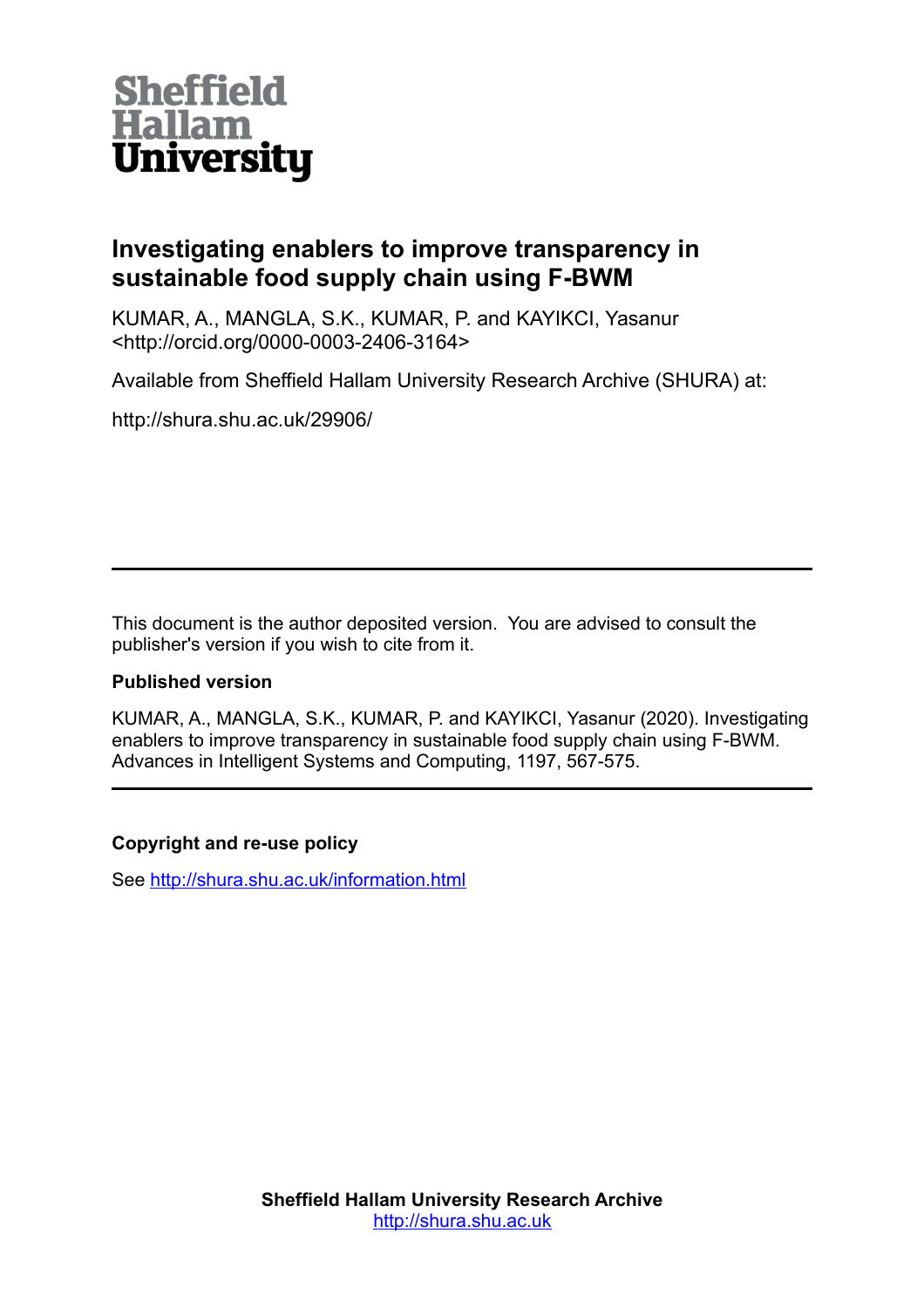## **Investigating Enablers to improve transparency in sustainable food supply chain using F-BWM**

Anish Kumar<sup>1[0000-0002-8047-4227]</sup>, Sachin Kumar Mangla<sup>2[0000-0001-7166-5315], Pradeep Ku-</sup> mar<sup>1[0-03879-2017]</sup> and Yasanur Kayikci<sup>3[0000-0003-2406-3164]</sup>

<sup>1</sup> Department of Mechanical and Industrial Engineering, Indian Institute of Technology, Roorkee, Uttrakhand (UK) –247667, India

2 Knowledge Management & Business Decision Making, Plymouth Business School, University of Plymouth, Plymouth, PL48AA, UK

<sup>3</sup>Turkish-German University, Department of Industrial Engineering, 34820, Istanbul, Turkey yasanur@tau.edu.tr

**Abstract.** Food Supply Chains (FSC) are complex and dynamic in behaviour and prone to increasing risks of unsustainability. Consumers increasingly demand food quality, safety, and sustainability, which are fast becoming issues of great importance in FSC. Lack of real-time information sharing and connectivity among stakeholders make these issues tougher to mitigate. Supply chain transparency (SCT) is thus an essential attribute to manage these supply chain complexities and enhance the sustainability of FSC. The paper identifies and analyses key enablers for SCT in FSC. Several technical, as well as sustainability-related enablers, contribute to the implementation of SCT. The identified enablers are analysed using Fuzzy-best worst methodology (F-BWM), which determine the most critical factors using the decision maker's opinion. Extending BWM with fuzzy logic incorporates the vagueness of human-behaviour into decision-making approach. The results of this research provide decision-makers with the priority of enablers to the decision-maker. Enhancing these enablers will help improve the transparency for better management of FSC. The article expands upon the practical as well as theoretical implications of SCT on sustainability in FSC. It addresses the requirement of including sustainability in the decision-making process. The results demonstrate the effectiveness of the F-BWM for the decisionmaking process. The study is conducted by considering downstream supply chain activities in the Indian context. It is one of the first studies that analyse SCT enablers using F-BWM method in Indian context. The study contributes towards improving the environmental, economic, and social sustainability of FSC.

**Keywords:** Supply Chain Transparency, Fuzzy-Best Worst Method, Sustainable Food Supply Chain

#### **1. Introduction**

Food supply chain (FSC) in the  $21<sup>st</sup>$  century is long and complex, with large number of operations, covering large distances. A multitude of complex challenges such asproduct perishability, quality issues, poor demand management, poor traceability, and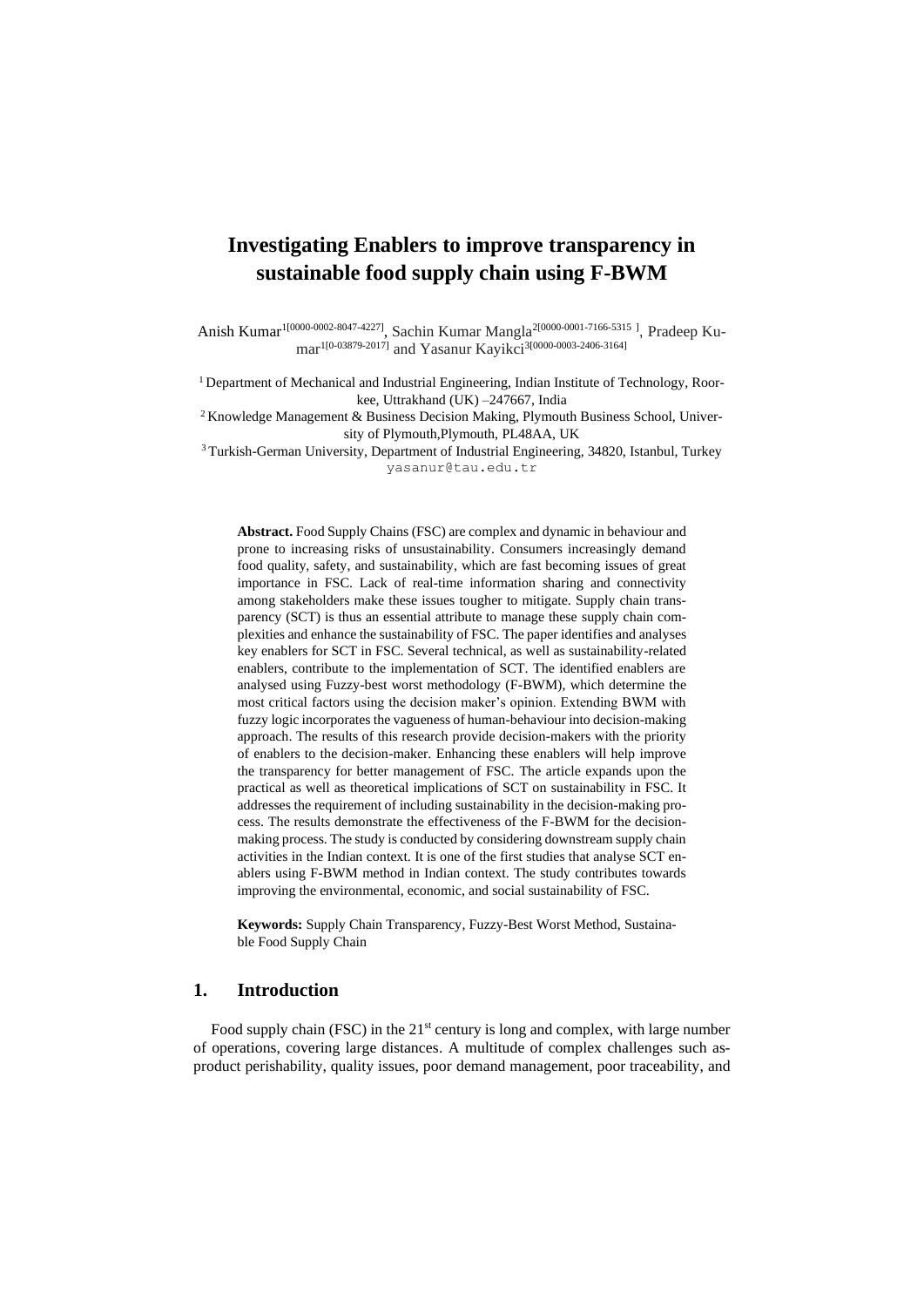supply chain (SC) visibility, logistics and cold chain performance etc., that make them tough to manage (Kumar et al., 2020). All these issues in FSCs lead to a huge amount of wastage and losses in the FSCs. Almost one-third of the total food produced is wasted/lost globally (Confederation of Indian Industry, 2017). Apart from these challenges, food quality, safety, and security are the essential factors for a sustainable food supply chain (SFSC) (Shankar et al., 2018; Wang and Yue, 2017). Various food scares such as the melamine milk adulteration scandal in China, horsemeat scandal in Ireland, avian influenza outbreak have added to the concerns of customers regarding food quality and safety (Astill et al., 2019). Managing these challenges call for transparency, monitoring, and traceability, in FSC.

While most food companies express their willingness to improve transparency and traceability for an SFSC, the shift in the Indian food industry has been rather slow. One major reason for this could be that the motivators and enablers for improving transparency in an SFSC are not fully understood. This serves as a research gap for us to investigate the enablers for transparency in SFSC using advanced multi-criteria decisionmaking (MCDM) tools.

A varied range of MCDM tools can be found in literature such as AHP (Kumar et al., 2015), ANP(Saaty and Vargas, 2013), VIKOR (Opricovic and Tzeng, 2004), TOPSIS (Tyagi et al., 2018) etc. Among these AHP is the most popular one, with ANP it's general form, which are both based on pair-wise comparison matrix formulation. However, AHP has also been criticized for inconsistency in decision-making and the requirement of a large number of input comparisons. Owing to these issues, Rezaei (2015) proposes the Best-Worst Method (BWM) for ranking factors, that essentially gave better results than AHP. The BWM uses reference comparisons with respect to the best and worst criterion and essentially remedies the inconsistency issue. Further, to integrate the uncertainty and the vagueness in the decision-makers perspective, we use the fuzzy-BWM to analyse the enablers to improve transparency in SFSC.

## **2. Literature Review**

Transparency is an essential characteristic of efficiency in SFSC. It may be defined as the timely sharing of accurate, fact-based, reliable, relevant, and readable information, of appropriate quality and quantity, among all the stakeholders (Wognum et al., 2011). It is essentially an SC performance metric, a lack of which can lead to problems related to the business, environment, and social sustainability (Bai and Sarkis, 2020).. Ringsberg (2014) conducting a review of the literature on various perspectives on traceability in FSCs, found transparency and interoperability as an important perspective for risk management in FSCs. Wognum et al. (2011) studying the use of information systems for sustainability in FSCs, identified that most of the systems were focussed on single actors and did not consider the whole FSC. Bastian and Zentes (2013) studied the antecedents and consequences of SC transparency of sustainability in FSC, identifying significant effects on social, ecological, operational, and relational dimensions of sustainability. The majority of the studies on transparency considered traceability as the focal concept affecting SFSC (Bai and Sarkis, 2020; Bosona and Gebresenbet, 2013).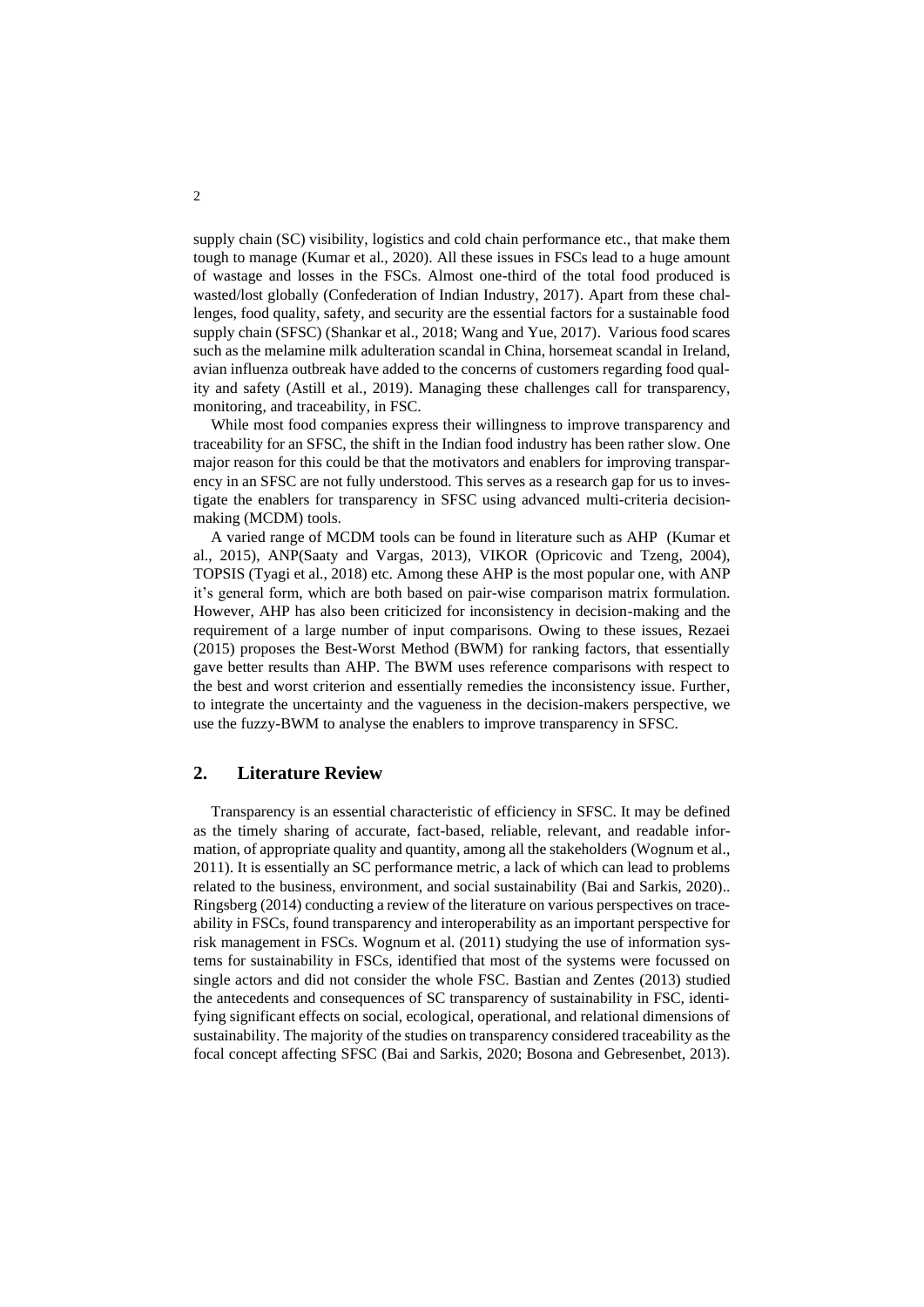A lot of support can be found in the literature for the use of technology based solutions such as information communication and technology (ICT), internet of thing (IoT), and blockchain (Astill et al., 2019; Zhao et al., 2019).

#### **2.1. Enablers for transparency**

Addressing consumer concerns are central to sustainable development in FSC (Cagliano et al., 2016). Gaining trust and confidence from the customer is one of the essential factors in the food industry (Bilyea and Mcinnes, 2016). Research has shown that consumers show a great interest in accessing product-related information such as point of origin, date of manufacturing, expiry date, how they are produced (Astill et al., 2019). A study in 2016 finds that 94% of respondents found transparency an important characteristic of food manufacturers, with 84% finding in-depth information of the product of great value(Insight, 2016).

By enabling traceability and with a seamless flow if information, the governments play a crucial role of avoiding the unforeseeable disasters in FSCs (Faisal, 2015). Government Regulations, through legislations, drive implementation of transparency and traceability in FSC at domestic and international levels (Shankar et al., 2018). Wu et al. (2018) identify a lack of regulatory supervision in links of the dairy supply chain as a contributing factor of the 2008 melamine scandal. Such health hazards make transparency and traceability the cornerstone of food safety. Further, it protects FSC from various malpractices such as, use of hazardous chemicals and additives, adulterations and food frauds, processing malpractices, etc. Adulteration or "food counterfeit" of food products or supply of inferior quality by suppliers is a common complaint in FSC (Gupta and Shankar, 2016). Counterfeits are generally cases of conscious fraud, and are coupled with genuine scientific knowledge(Creydt and Fischer, 2019). This makes the guilty especially tough to pinpoint without a strong transparency-based system. Thus, the detection of counterfeits is a major enabler for supply chain transparency.

Transparency enables auditing of sustainability practices of all the stakeholders in the SC (Venkatesh et al., 2020). It ensures that operations are free from negative consequences such as child labor, waste mismanagement, poor factory conditions, etc. (Bai and Sarkis, 2020). In such a system, governments and NGOs can monitor all the parties involved in the SC in real. Therefore, preventing any social as well as environmental malpractice. From an operational perspective, transparency and traceability help reap many benefits such as quick and easy recalls, swift pin-pointing of the actor-at-fault in case of a product performance issue, improved cooperation among organizations (Wognum et al., 2011). Significant market competition in the globalized world makes it necessary to invest in transparency and coordination based technologies (Shankar et al., 2018).

Thus, a SC transparency-based system with information sharing about the sustainability of participants across multiple tiers of SC is essential. Based on an extant literature review, as shown in Table 1, eight enablers of SC transparency are identified, which are next analysed using Fuzzy-BWM.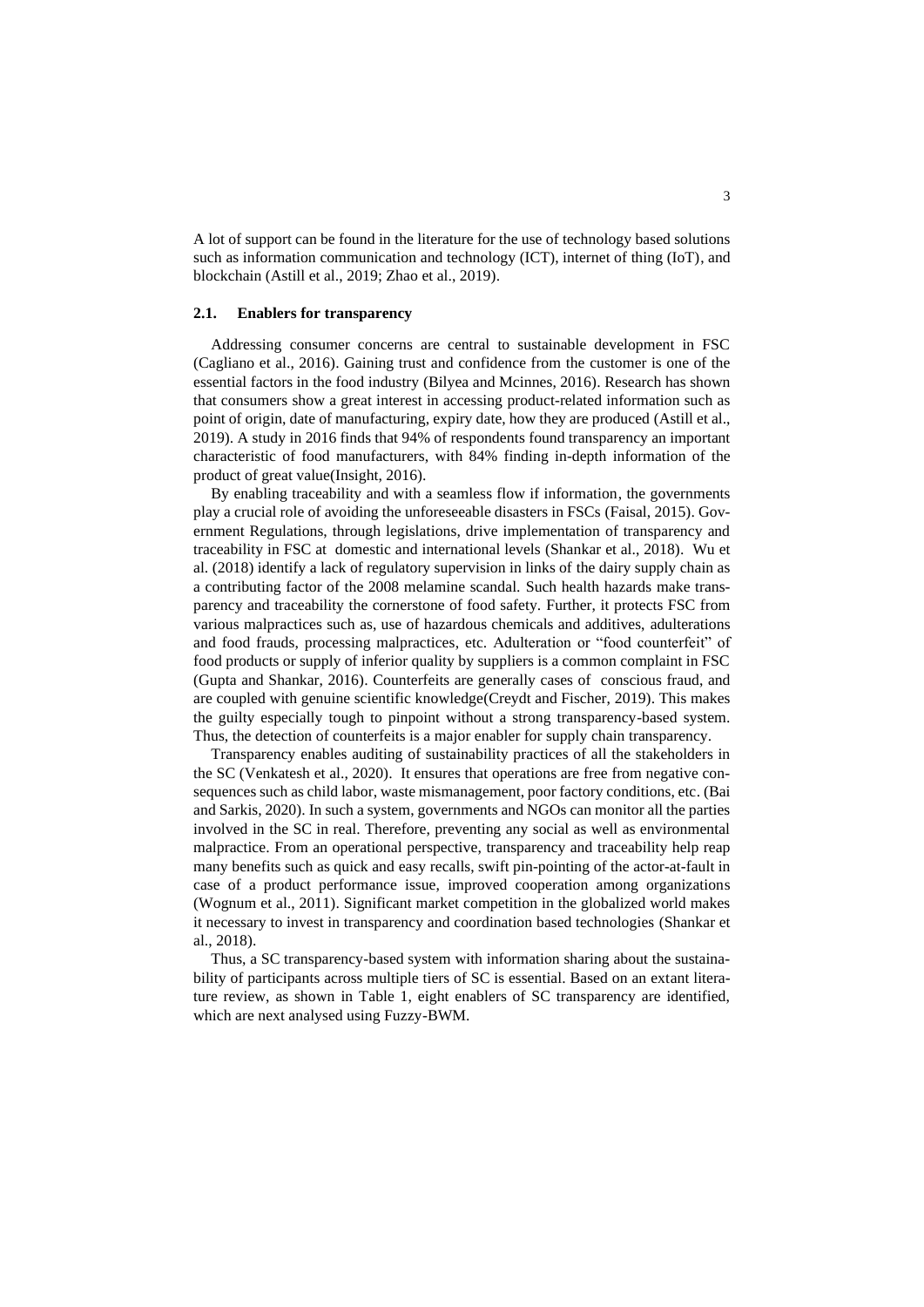| S No. | Enablers                                 | Source                                       |  |  |
|-------|------------------------------------------|----------------------------------------------|--|--|
| 1.    | Enhance operational efficiency           | (Wognum et al., 2011) (Shankar et al.,       |  |  |
|       |                                          | 2018)                                        |  |  |
| 2.    | Mitigate Food Hazard and enable Safety   | (Gupta and Shankar, 2016; Kaur, 2019)        |  |  |
| 3.    | <b>Fulfil regulatory Requirements</b>    | (Faisal, 2015; Wu et al., 2018)              |  |  |
| 4.    | Promote sustainability in Supplier prac- | (Bai and Sarkis, 2020; Mani<br>and           |  |  |
|       | tices                                    | Gunasekaran, 2018)                           |  |  |
| 5.    | Expanding e-retail business              | (Confederation of Indian Industry, 2017)     |  |  |
| 6.    | Quick and Easy Recall                    | (Shankar et al., 2018)                       |  |  |
| 7.    | Product counterfeit prevention           | (Confederation of Indian Industry, 2017;     |  |  |
|       |                                          | Creydt and Fischer, 2019)                    |  |  |
| 8.    | Gain customer Trust and Confidence       | (Astill et al., 2019; Cagliano et al., 2016) |  |  |

**Table 1.** Enablers for improving transparency in SFSC

## **3. Research Methodology**

The BWM, as proposed by Rezaei (2015), provides a priority vector based on two reference comparison vectors. The extension of BWM using fuzzy set theory, previously used in literature (Guo and Zhao, 2017; Karimi et al., 2020), has been found give preference with better consistency.

A triangular fuzzy number (TFN)  $\overline{A}$  on the set R, with its membership function  $\mu_{\bar{A}}(x)$ :  $R \to [0,1]$ , is defined as (Kumar et al., 2015)-<br>  $\mu_{\bar{A}}(x) = \frac{1}{2}$ 

$$
\mu_{\bar{A}}(x) = \begin{cases} \frac{x-a}{b-a} x \in [a, b] \\ \frac{x-c}{b-c} x \in [b, c] \\ 0, Otherwise \end{cases}
$$

Where,  $a \le b \le c$ , *a* is the lower, *b* the modal, and *c* the upper boundary of the TFN. We use the Graded-Mean-Integration representation (GMIR),  $R(\bar{A}_j)$  to rank the TFN, and de-fuzzify the solutions.

$$
R(\bar{A_j}) = \frac{a_i + 4b_i + c_i}{6}
$$

The steps for the Fuzzy-BWM are as follows:

**Step 1**: Identification of decision factors

On the basis of literature, finalize a set of factors,  $F = \{f_1, f_2, \ldots, f_n\}$ .

**Step 2**: Identification of best and worst factors based on discussion with experts.

**Step 3**: Provide the fuzzy preference vomparisons of "Best over other" and "others over Worst".

Using the linguistic comparisons, shown in Table 2, conduct pairwise comparisons to get the "Best over others" Vector, labelled  $X_B$ , and "Others over Worst" vector labelled X<sub>W.</sub>

$$
\frac{\text{Reu} X_{\text{W}}}{X_{\text{B}}} = (\overline{X}_{\text{B1}}, \overline{X}_{\text{B2}}, \dots, \overline{X}_{\text{Bn}}), \text{ and } \overline{X_{\text{W}}} = (\overline{X}_{1\text{W}}, \overline{X}_{2\text{W}}, \dots, \overline{X}_{\text{nW}})
$$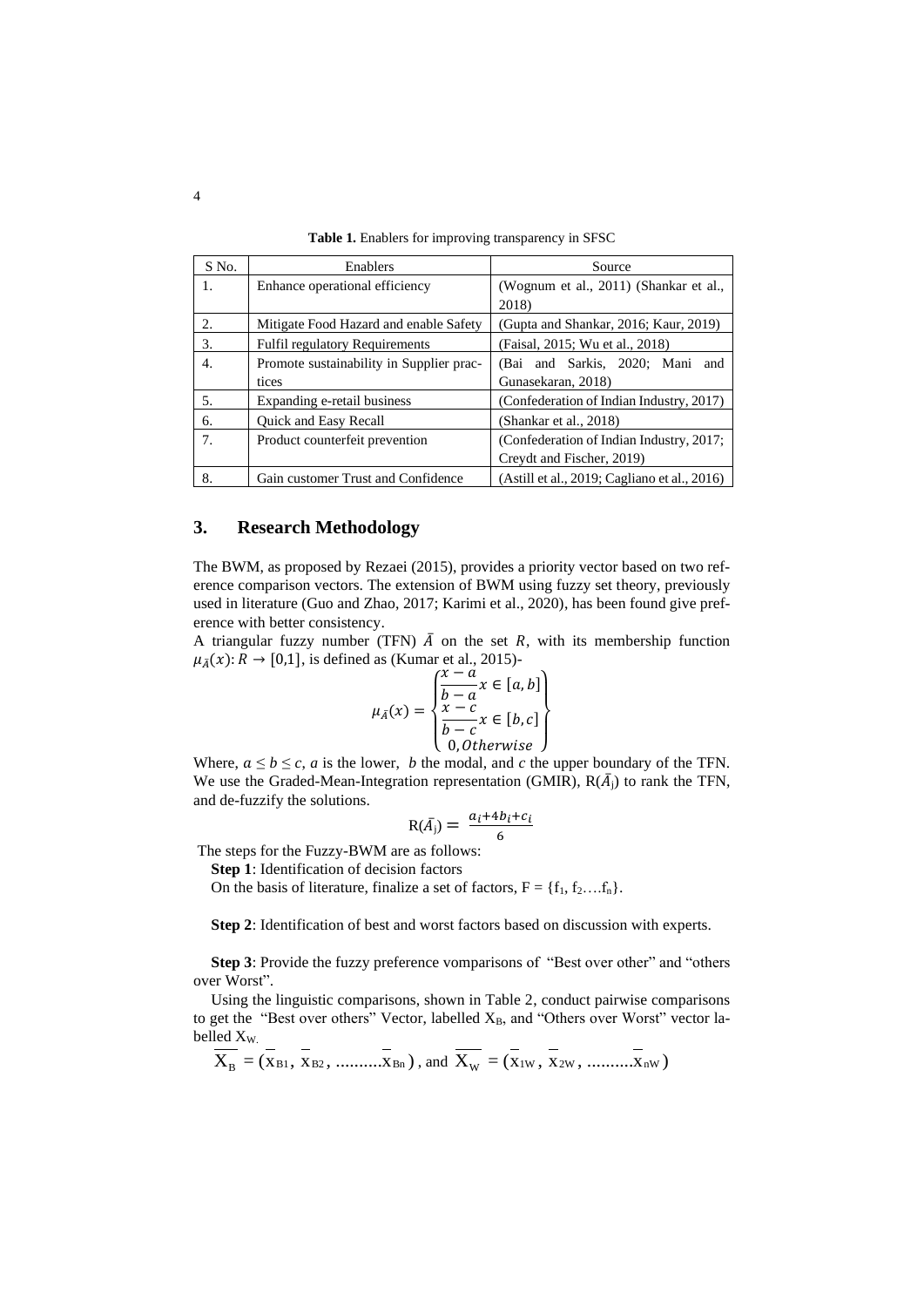**Table 2.** Linguistic terms for reference comparison

| Linguistic Terms            | <b>Fuzzy Numbers</b> |  |  |
|-----------------------------|----------------------|--|--|
| Absolutely more significant | (7/2, 4, 9/2)        |  |  |
| Strongly more significant   | (5/2, 3, 7/2)        |  |  |
| Fairly more significant     | (3/2, 2, 5/2)        |  |  |
| Weakly more significant     | (2/3, 1, 3/2)        |  |  |
| Equally significant         | (1, 1, 1)            |  |  |

**Step 4**: Compute the fuzzy weights of the factors.

The fuzzy weights of the factors  $(W_i)$  are computed using the BWM programming formulation proposed by (Guo and Zhao, 2017). The optimal weights for the factors are

such that  $\frac{W_B}{W} = \frac{1}{X_B}$ j  $\frac{W_B}{m} = \frac{-}{x}$ W and  $\frac{W_j}{m} = \frac{1}{x_j}$ W  $\frac{W_j}{W} = \frac{-}{x}$ W . To achieve this, we try to minimize the gaps в —<br>— - Хвј j  $\frac{W_B}{\underline{B}}$  - x W and  $\frac{W_j}{\frac{1}{2}}$  - X<sub>jW</sub> W  $\frac{W_j}{\sqrt{2}}$  - x W , which is done by solving the following constrained

optimization problem.

$$
\min \overline{\xi}
$$
\n
$$
\text{such that}
$$
\n
$$
\left| \frac{\overline{W}_{B}}{\overline{W}_{j}} - \overline{x}_{Bj} \right| \leq \overline{\xi}, \quad \left| \frac{\overline{W}_{j}}{\overline{W}_{w}} - \overline{x}_{jw} \right| \leq \overline{\xi}
$$
\n
$$
\sum_{j=1}^{n} R(W_{j}) = 1 \qquad \text{eq 1.}
$$
\n
$$
a_{j}^{W} \geq 0; \quad a_{j}^{W} \leq b_{j}^{W} \leq c_{j}^{W}; \quad j = 1, 2, \dots, n
$$

, where  $W_B$ ,  $W_j$ ,  $W_w$ , are fuzzy numbers. The fuzzy weights of the factor  $f_j$  is given by  $W_j = (a_j^W, b_j^W, c_j^W)$ , and  $\xi = (k, k, k)$ 

**Step 5**: Check the consistency ration of the solution.

Consistency ration =  $\frac{k}{\sqrt{1-\frac{1}{k}}}$ **Consistency Index**, where consistency index is as given in

Table 3, which are the solutions of the eq 2.

CONSISTENCY INDEX<br>
ble 3, which are the solutions of the eq 2.<br>  $\xi^2 - (1+2\bar{x}_{BW})\xi + (\bar{x}_{BW}^2 - \bar{x}_{BW}) = 0,$  eq 2.

which can be transformed to,  
\n
$$
\xi^2 - (1+2c_{BW})\xi + (c_{BW}^2 - c_{BW}) = 0
$$
 eq 3.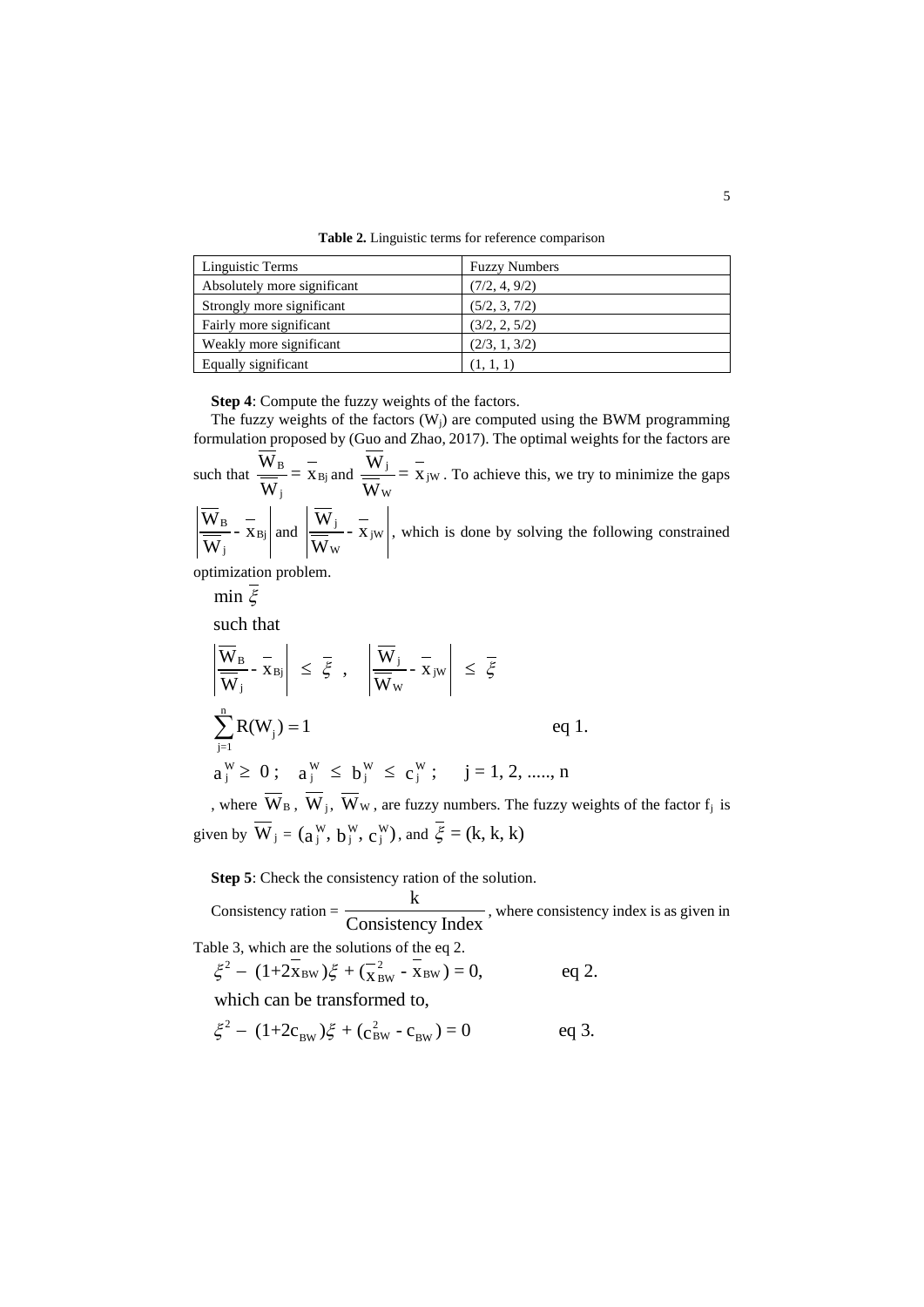**Table 3.** Consistency Index for Fuzzy BWM

| Linguistic terms | Abs. more     | Strongly    | Fairly more   | Weakly      | Equally |
|------------------|---------------|-------------|---------------|-------------|---------|
|                  | Sig.          | more Sig.   | Sig.          | more Sig.   | Sig.    |
| $a_{BW}$         | (7/2, 4, 9/2) | (5/2,3,7/2) | (3/2, 2, 5/2) | (2/3,1,3/2) |         |
| Cons. index      | 8.04          | 6.69        | 5.29          | 3.80        |         |

## **4. Results and Discussion**

The eight identified enablers were discussed with the industry experts. Based on the discussion, the following reference comparison inputs were provided.

 $X_B = (7/2, 4, 9/2); (0.67, 1, 1.5); (1, 1, 1); (2/3, 1, 3/2); (3/2, 2, 5/2); (3/2, 2, 5/2);$  $(2/3, 1, 3/2);$   $(2/3, 1, 3/2)$ , and  $X_w = (1,1,1); (5/2, 3, 7/2); (7/2, 4, 9/2); (3/2, 2, 5/2);$ (2/3, 1, 3/2); (3/2, 2, 5/2); (3/2, 2, 5/2); (2/3, 1, 3/2).

The formulation in eq. 1 was coded in LINGO 18.0 and solved, we get an  $\xi$  = 0.7912, with the preference as shown in Table 4.

| Enabler                                      | <b>Fuzzy Weight</b> | Crisp | Preference      |
|----------------------------------------------|---------------------|-------|-----------------|
|                                              |                     | Wight |                 |
| Enhance operational efficiency               | (.064, .064, .076)  | 0.066 | $R^{th}$        |
| Mitigate food hazard and enable safety       | (.143, .173, .173)  | 0.168 | 2 <sup>th</sup> |
| <b>Fulfil regulatory Requirements</b>        | (.206, .206, .237)  | 0.211 | 1 <sup>st</sup> |
| Promote sustainability in supplier practices | (.114, .124, .140)  | 0.125 | 3 <sub>nd</sub> |
| Expanding e-retail business                  | (.083, .085, .096)  | 0.086 | 7 <sup>th</sup> |
| Quick and easy recall                        | (.086, .098, .116)  | 0.099 | 6 <sup>th</sup> |
| Product counterfeit prevention               | (.114, .124, .140)  | 0.125 | 4 <sup>rd</sup> |
| Gain customer trust and confidence           | (.106, .115, .143)  | 0.118 | 5 <sup>th</sup> |

**Table 4.** Preference Ranking of the Enablers to Teansparency in SFSC

Consistency Ratio =  $\xi$  / CI = 0.7912/8.04 = 0.098, which is very good. Thus we get regulatory requirements as the most significant enabler of improving transparency in FSCs, followed by food hazards, supplier malpractices, and counterfeit prevention, and customer trust. Operations focused enablers such as quick and easy recall, expanding e-retail, and operational efficiency, which is in concurrence with the previous literature (Bastian and Zentes, 2013; Confederation of Indian Industry, 2017). Further, we infer that raising issues related to food safety and security among customers can certain motivate businesses to be more transparent regarding sustainability in their FSCs.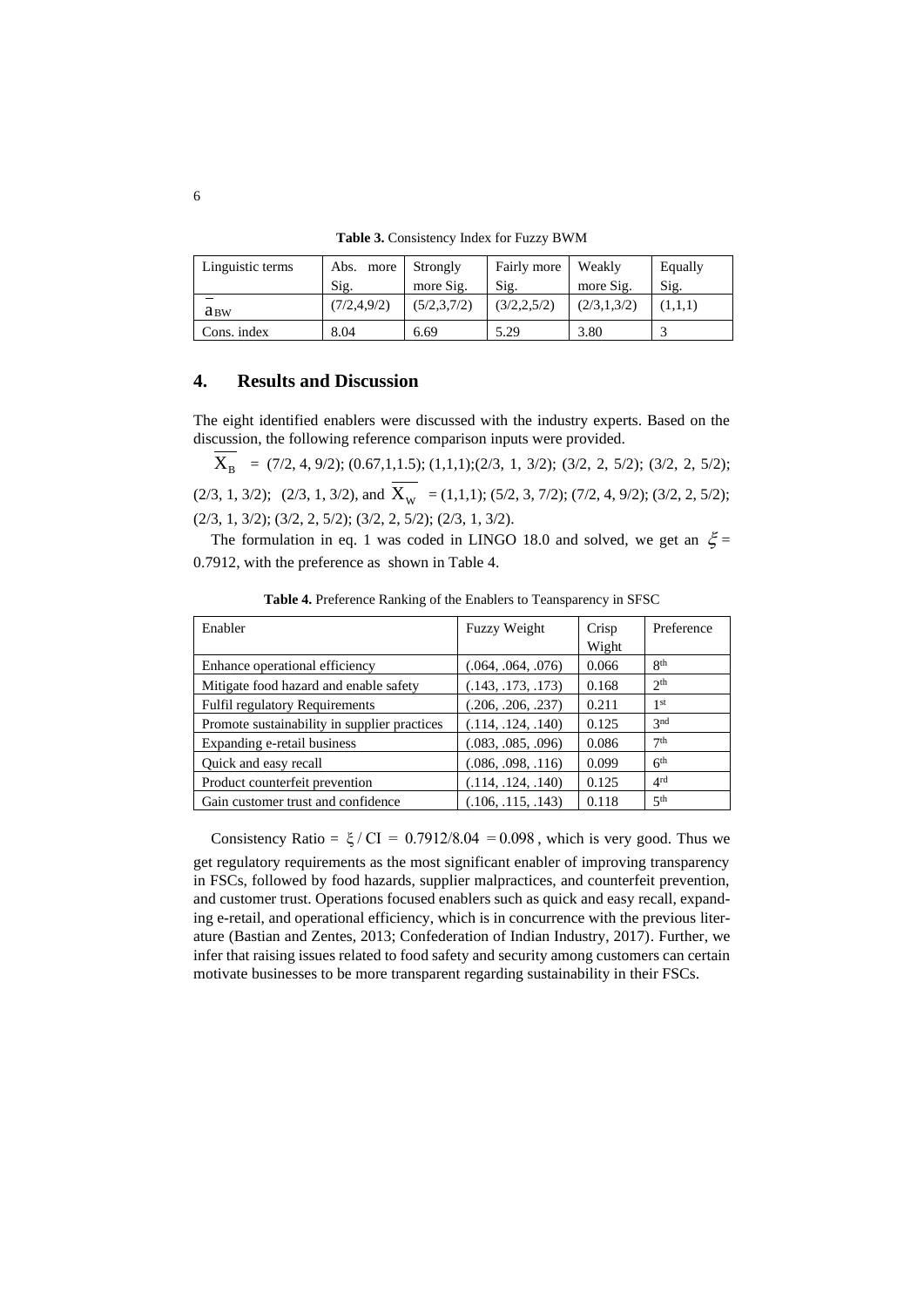### **5. Conclusion**

The concept of sustainability is fast gaining acceptance in FSCs across the globe as well as in India. From this perspective, it is imperative that we businesses have a clear view of the key factors that are of importance in SFSC. The current paper serves this purpose by identifying key enablers from a social, environmental as well as economical perspective, to improve transparency in SFSC. The identified enablers are analysed using the fuzzy-BEM, which still rather new and has been found to be of great use in this decision-making problems.

The research in this direction can be further extended by validating the results empirically while considering more factors and wider industrial perspective. From the methodological perspective, the results can also be compared with the results of other methodologies such as VIKOR, ELECTRE, etc.

### **References**

- 1. Astill, J., Dara, R.A., Campbell, M., Farber, J.M., Fraser, E.D.G., Sharif, S., Yada, R.Y.: Transparency in food supply chains: A review of enabling technology solutions. Trends in Food Science & Technology 91, 240–247 (2019). https://doi.org/10.1016/j.tifs.2019.07.024
- 2. Bai, C., Sarkis, J.: A supply chain transparency and sustainability technology appraisal model for blockchain technology. International Journal of Production Research 58(7), 2142-2162 (2020). https://doi.org/10.1080/00207543.2019.1708989
- 3. Bastian, J., Zentes, J.: Supply chain transparency as a key prerequisite for sustainable agrifood supply chain management. The International Review of Retail, Distribution and Consumer Research, 23(5), 553-570 (2013). https://doi.org/10.1080/09593969.2013.834836
- 4. Bilyea, T., Mcinnes, D.: With natural capital and trust, Canada can become an agrifood powerhouse. The Globe and Mail (2016).
- 5. Bosona, T., Gebresenbet, G.: Food traceability as an integral part of logistics management in food and agricultural supply chain. Food Control 33, 32–48 (2013). https://doi.org/10.1016/j.foodcont.2013.02.004
- 6. Cagliano, R., Worley, C.G., Caniato, F.F.A.: The challenge of sustainable innovation in agri-food supply chains. Organizing for Sustainable Effectiveness 5, 1–30 (2016). https://doi.org/10.1108/S2045-060520160000005009
- 7. Confederation of Indian Industry: Food Traceability in India A study report by CII FACE & GS1 India (2017).
- 8. Creydt, M., Fischer, M.: Blockchain and more Algorithm driven food traceability. Food Control 105, 45–51 (2019). https://doi.org/10.1016/j.foodcont.2019.05.019
- 9. Faisal, M.N.: A study of inhibitors to transparency in red meat supply chains in Gulf cooperation council (GCC) countries. Business Process Management Journal 21(6), 1299- 1318 (2015). https://doi.org/10.1108/BPMJ-11-2014-0107
- 10.Guo, S., Zhao, H.: Fuzzy best-worst multi-criteria decision-making method and its applications. Knowledge-Based Systems 121, 23–31 (2017). https://doi.org/10.1016/j.knosys.2017.01.010
- 11.Gupta, R., Shankar, R.: Ranking of collusive behaviour in Indian agro-supply chain using interval 2-tuple linguistic TOPSIS method. Journal of Modelling in Management 11(4), 949–966 (2016). https://doi.org/10.1108/JM2-03-2015-0006